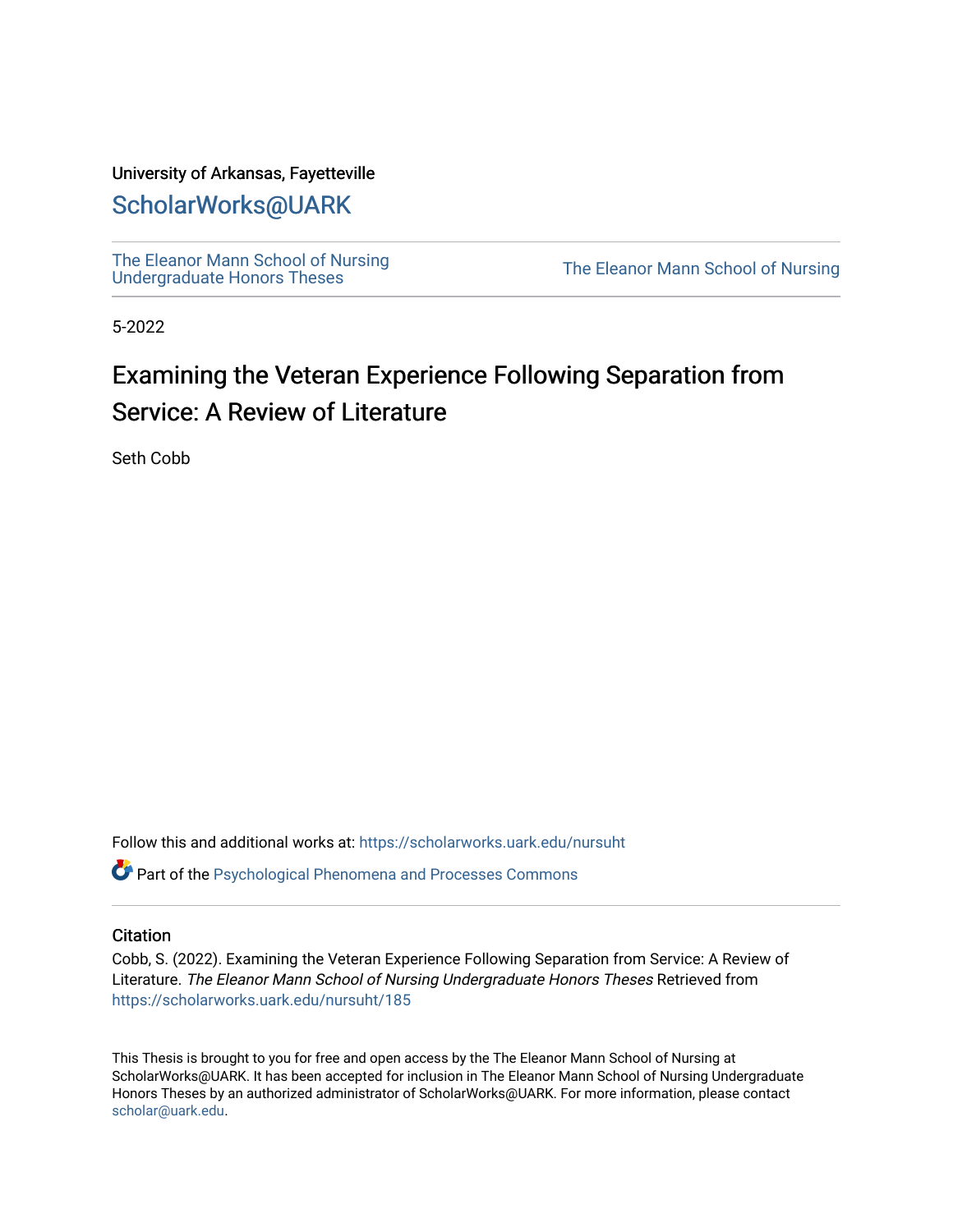# **Examining the Veteran Experience Following Separation from Service: A Review of Literature**

Seth Cobb

University of Arkansas College of Education and Health Professions Honors College

Dr. Peggy Lee

April 1, 2022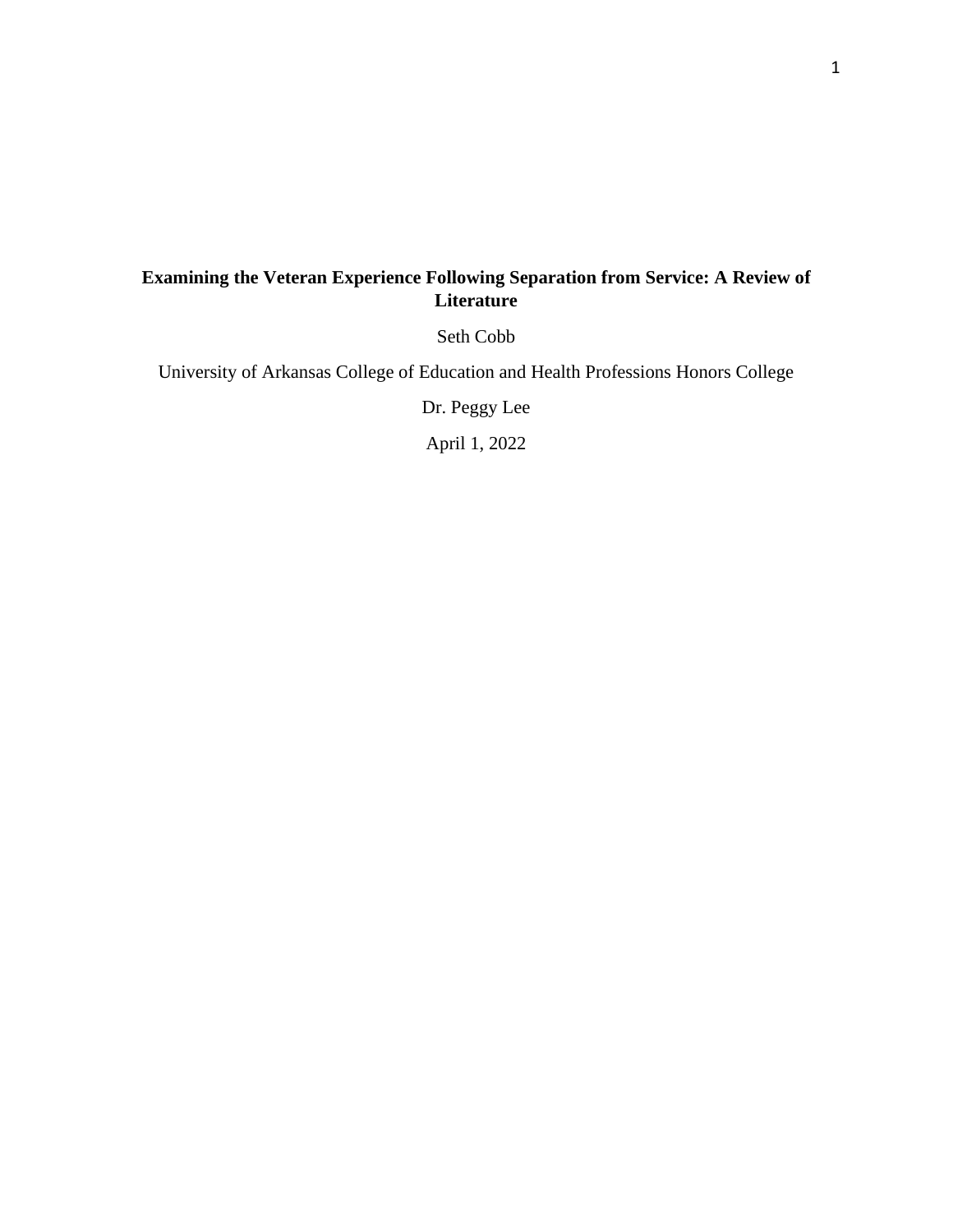# **Abstract**

Transitioning from servicemember to civilian is a complex process that many Americans undergo each year. This manuscript examines the psychosocial challenges that servicemembers encounter in their transition to civilian life. In contemporary data, there are numerous explorations of the barrier's veterans face. However, there are far fewer analyses of why these barriers manifest and how to treat and prevent them. This review seeks to unveil a greater understanding of these barriers, resulting in more transparent exploration of their origins, meaning, and resolution.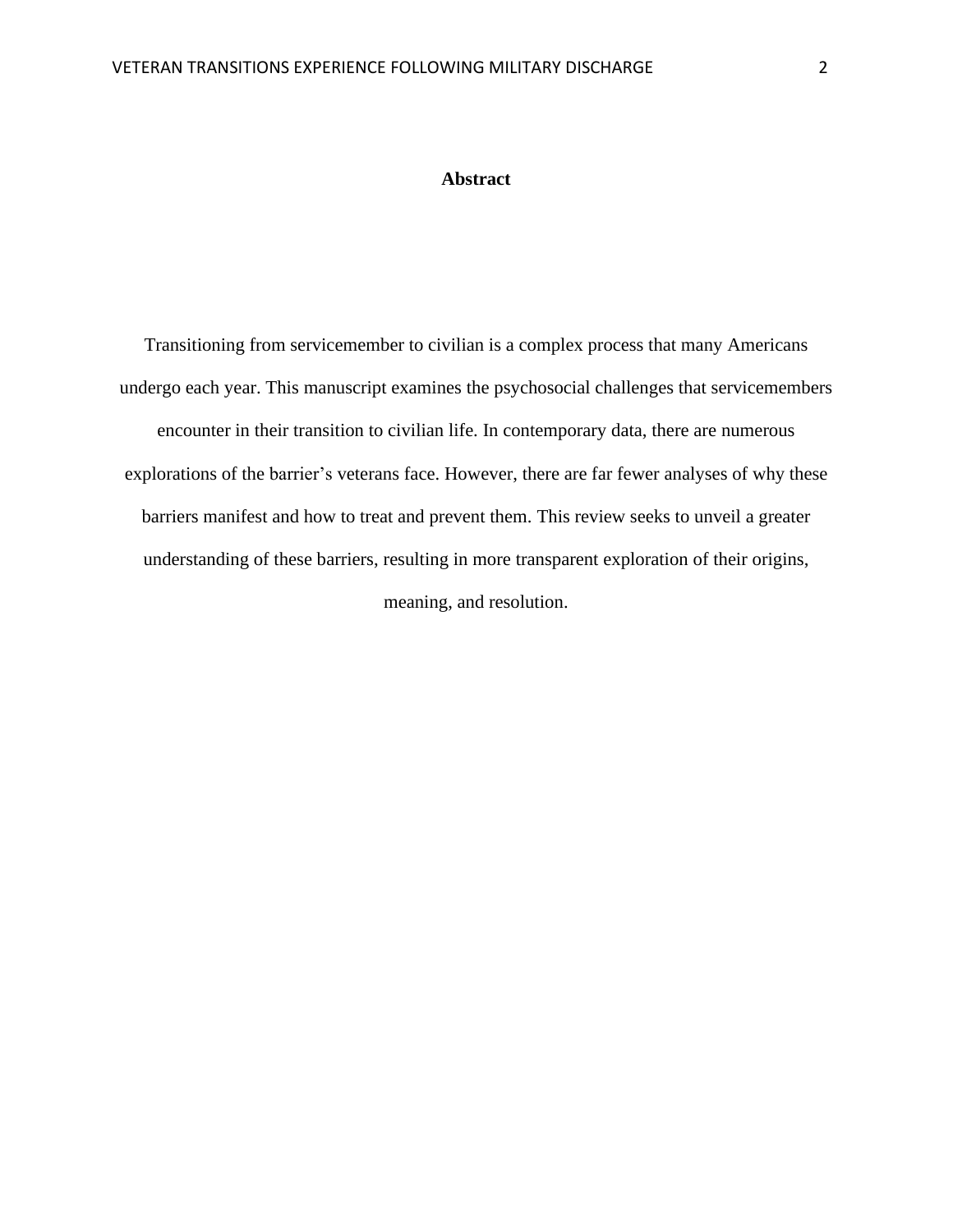## **Introduction**

200,000 servicemembers separate from the United States Armed Forces each year (Transition Assistance Program, 2021). The circumstances of servicemembers' departure from service are varied. Service departure circumstances may include such issues as post-contract separation, retirement, or other means of separation. However, servicemembers are expected to complete a transition program to prepare them for civilian life during the last weeks of their contracts. The intention of these programs is for servicemembers to have the skills they need to effectively re-integrate into civilian society following completion of the Transition Assistance Program.

The Transition Assistance Program provides resources to separating servicemembers to facilitate successful societal conversion. This program is required for all servicemembers and must be completed prior to discharge. Veterans are provided multiple paths in the program to follow in their pursuit of purpose after service. Despite this, the literature confirms that servicepeople report immense difficulty with assimilation with civilian life following the transition experience.

This literature review will explore the breadth of published studies examining the psychosocial hurdles servicemembers face during reintegration into civilian society following discharge. The purpose of this literature review is to investigate and highlight the challenges veterans face when navigating the transition process. Identifying gaps in literature will allow future studies to better address deficits in this sector of veterancy. By acknowledging areas of study that lack sufficient exploration, more precisely targeted resource allocation strategies for transitioning veterans may be discovered. This discovery should provide service members modes to achieve successful transitions to civilian life.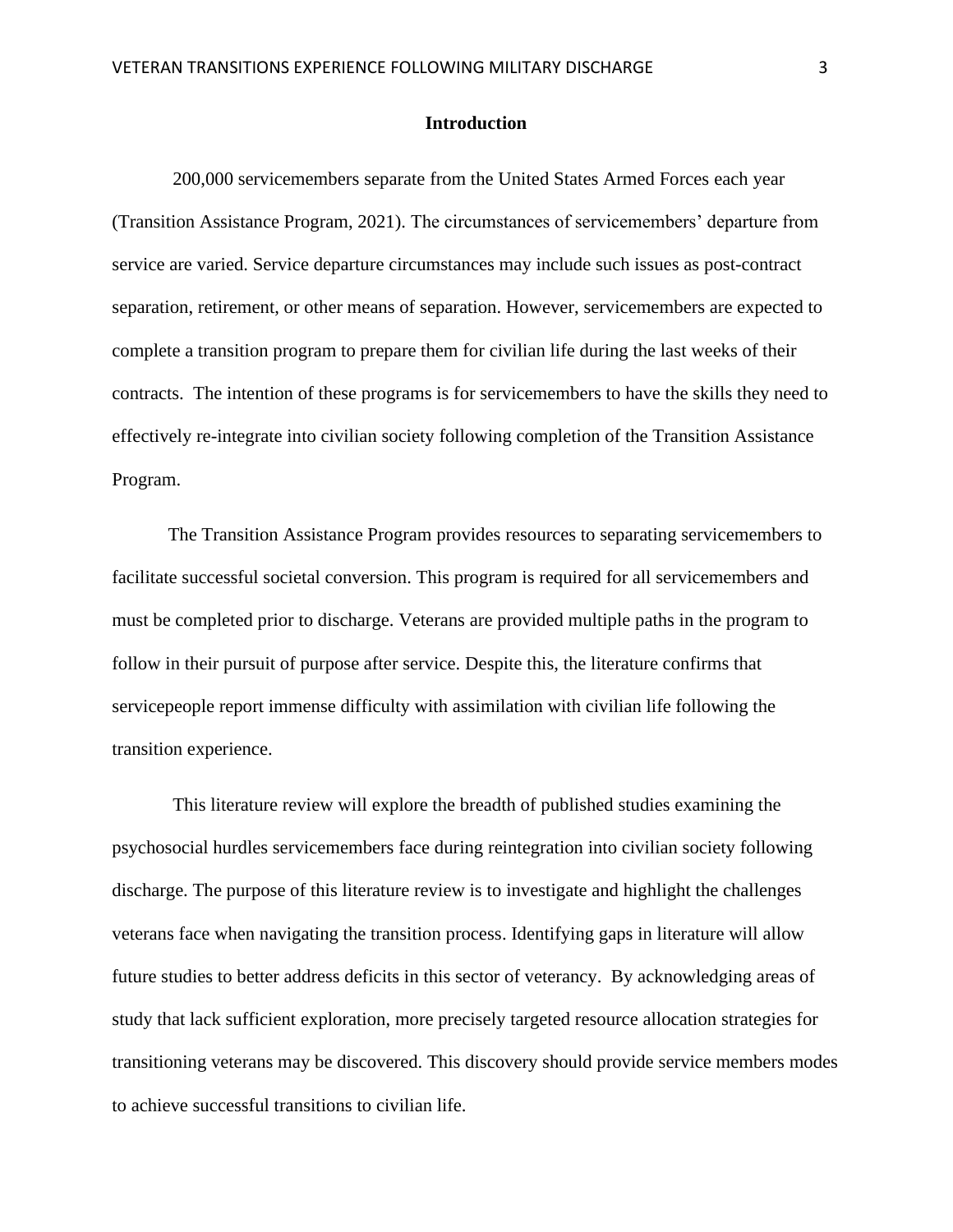### PICOT Question

**For veterans immediately following discharge from the armed services, what factors can increase the likelihood of effective/successful transition in their first year of civilian life?**

#### **Methods**

#### **Further Exploration of Research Question**

What do veterans report as their largest concerns following separation? Existing literature reflects that servicemembers experience issues with belongingness, isolation, and anomie upon reintegrating into civilian society.

# **Sources**

Information included in this article was extracted from academic literature through the usage of database searches. The databases utilized for this review are as follows: CINAHL Complete, MEDLINE Complete, PubMed, and APA PsychINFO. Standalone studies with qualitative data were prioritized for this review. Studies focusing on the transition experience of the veteran population were selected regardless of country of origin. Primary documents were also prioritized, but exclusion of secondary documents was not applied.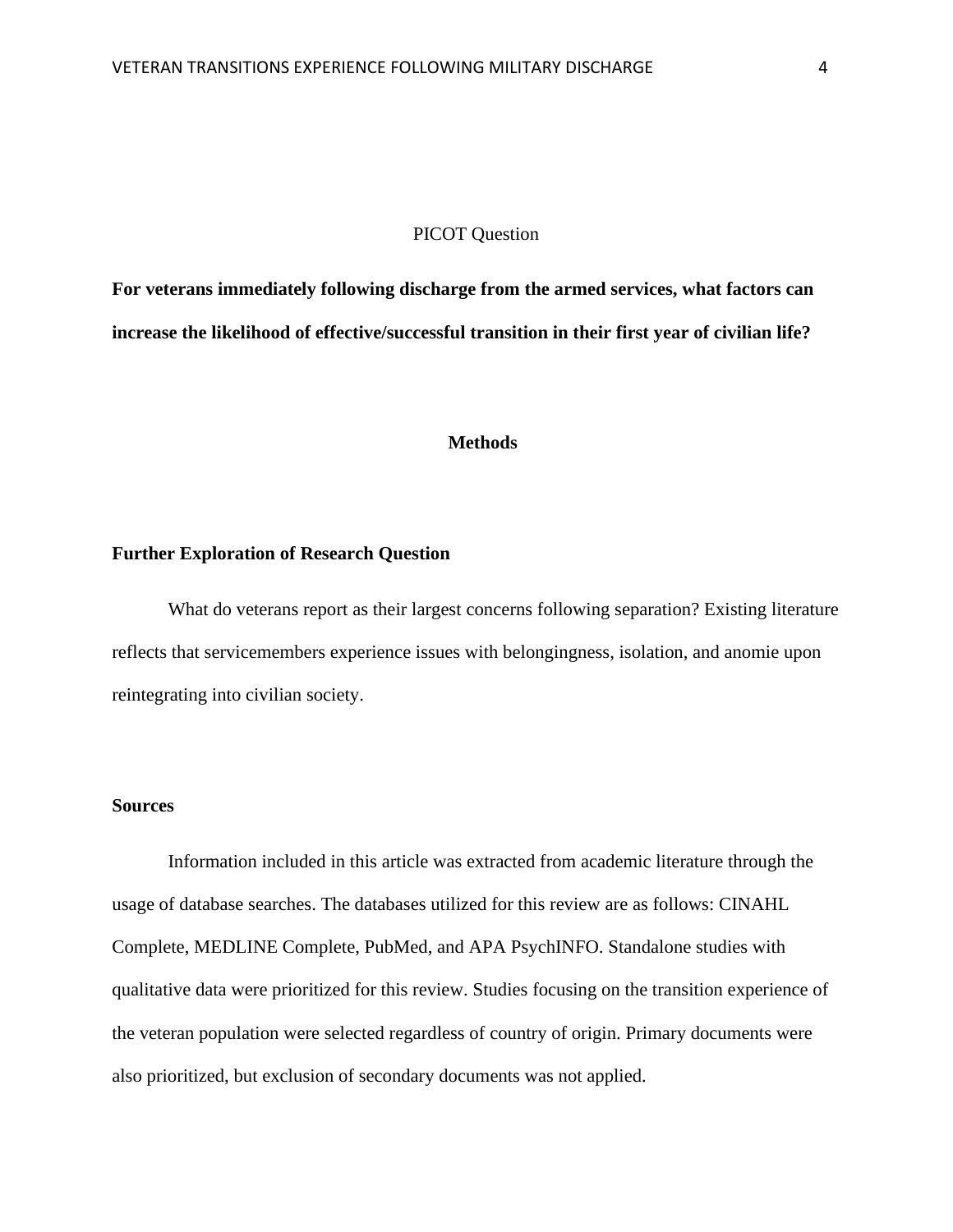## **Search methods**

This literature review was conducted through the utilization of APA psychology information database through EBSCO for combined searching of CINAHL and Medline, Boolean phrases were entered. The first section included veterans or military or soldiers or servicemen and belongingness or connectedness or belonging. (1082 results) The second search included: veterans or military or soldiers or servicemen and military to civilian transition (16 results).

# **Inclusion/Exclusion parameters**

Upon searching APA PsycINFO, CINAHL, Medline, and PubMed databases for articles which matched desired criteria, inclusion and exclusion methods were implemented to select appropriate data for extraction. For example, articles without full-text access were excluded. Literature reviews were preferred, as their essence helped establish credibility in the research topic.

#### **Data extraction**

Utilizing the synthesis table, formation was driven by pertinent identifying data from the studies to include veterans who had completed the transition process or who were in the transition process. It was imperative to include veterans who had transitioned out of service, due to limitations of published literature, to include data from articles in which active duty servicemembers were returning home from combat deployments. This population typically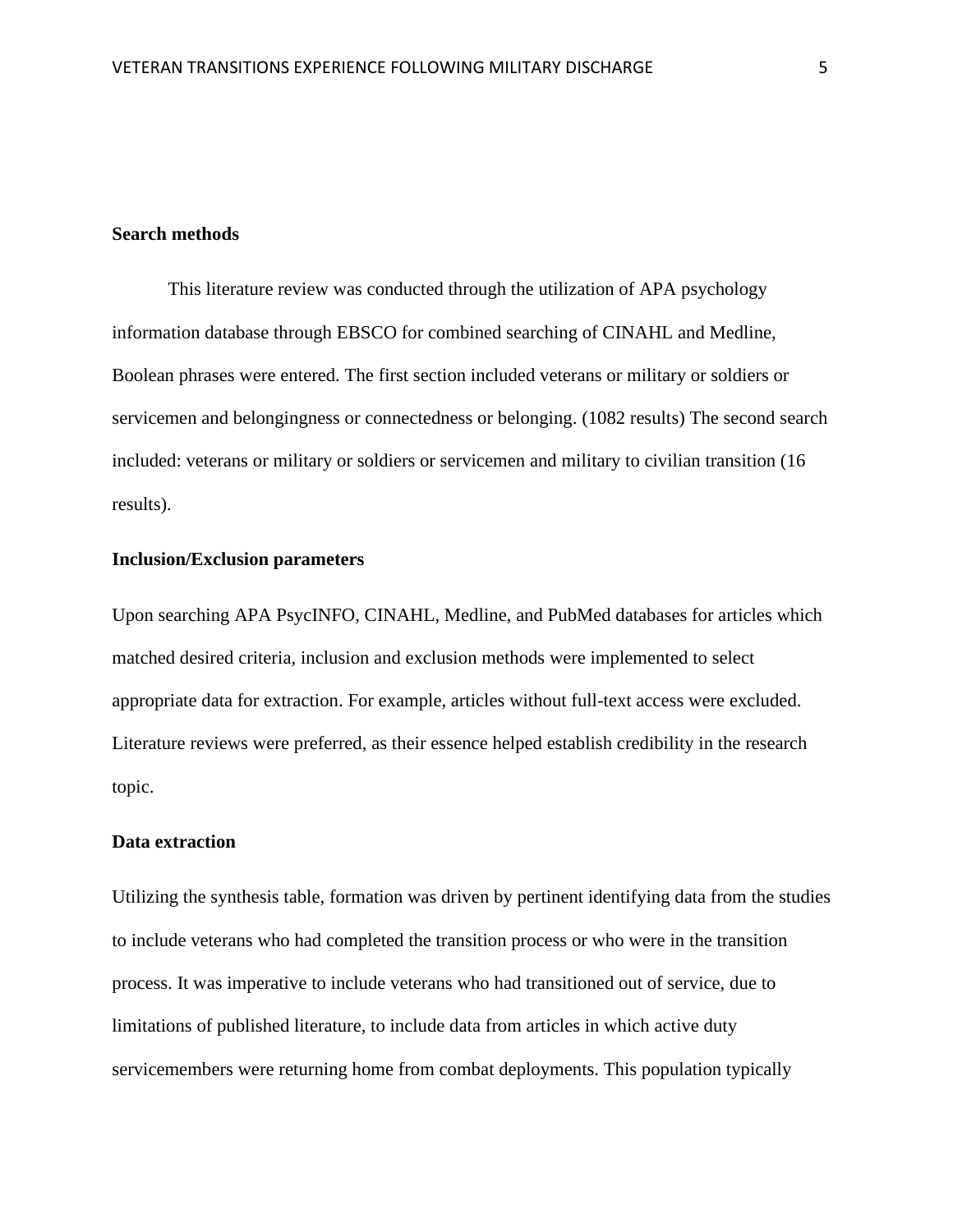encountered identical psychosocial barriers to reintegration although they were not participating in the typically described military to civilian transition. This review analyzed the different variables, methods, and results through critical appraisal, synthesis, and outcomes tables to promote efficient and pertinent collection of data. Through these methods, limitations were identified and further explored. From this process, gaps in the research were identified which identified areas for further study.

#### **Results**

# **Military cultural structure versus civilian cultural structure**

The first theme that this study will explore the difference between the culture of the military and the culture of civilians. This is important in understanding the reasons why so many servicemembers report difficulty returning to civilian culture following military separation. The characteristics of military culture which separates it from civilian culture in the United States include its basis in "collectivist social norms reinforcing routinized behavior, deference to authority, and performance" (B. Dosono et al., 2017 p. 2). Furthermore, military culture strikes a balance between being too "civilianized" to handle combat and being too "fixated on norms and traditions" which may cause it (military culture) to lose site of the values it swears to protect and uphold (Collins, 1998). What this means is that the culture of the military foundationally differs from civilian culture to the point of avoiding civilianization. Military culture is a culture of readiness, vigilance, and high tempo that has elevat ed expectations and demands from its participants. For enlistees to succeed, cultural adaptation is expected to be expeditious. To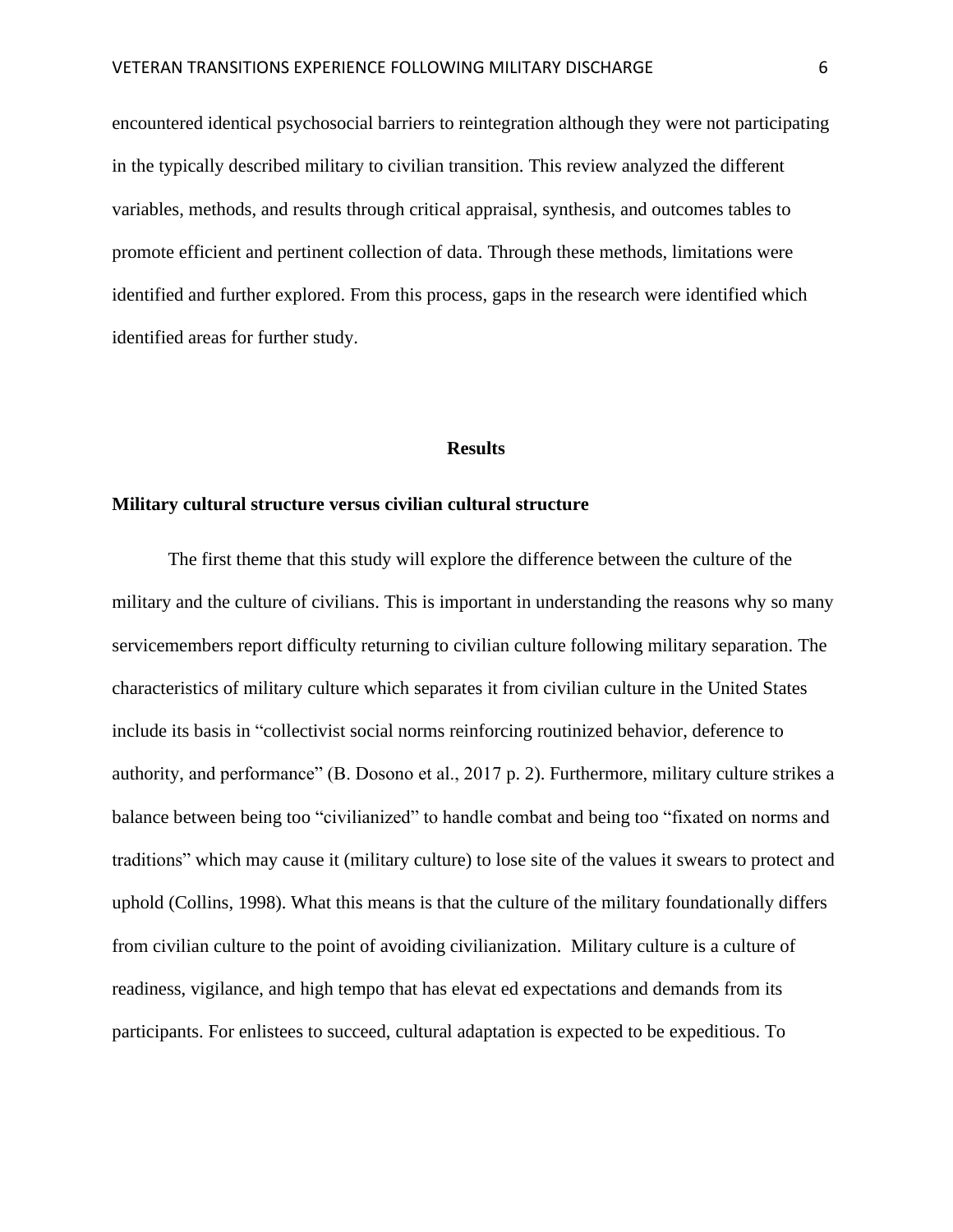perform as functioning units of this culture, hopeful servicemembers must immediately adopt military culture upon arrival.

Undergoing this lifestyle change in such a quick manner alters the cultural identity of military enlistees. (Brown et al. 2015), as cited in (Albertson, 2019), describes how military enlistees in training must replace their "civilian individualism with a focus on the collective". This shift takes hold and is reinforced through a sense of belonging and strong identity within the military. For example, in basic training, you must always have someone with you. The only exception to this rule is when you are sleeping. This partner is designated as a "battle buddy" and is essential to the basic training experience. This practice reinforces belongingness through the sheer volume of interaction and cooperative reliance upon your peers. Servicemembers are truly never alone in this environment and the resulting tribal atmosphere facilitates expeditious cultural molding.

Military existence and belonging becomes "all encompassing" (Siebold 2007, p 290) and creates an environment in which trainees "develop bonds, "that transcends all others, even the marriage and family bonds we forge in civilian life" (Tick 2005, p 141) in (Albertson 2019). Consequently, this way of life establishes a new identity for servicemembers. Being a part of this "brotherhood" and leaving it behind can be incredibly challenging. The immensely strong connections which are established between members of the military cause them to have difficulty adjusting to our more individualistic society when transitioning to civilian life after their service obligation has concluded. In 2019, McAndrew noted that student veterans "may experience cultural incongruity due to difficulties reconciling their military identity with a campus environment that is not always sensitive to their experiences" (p. 3).

## **Reported psychosocial barriers to successful military to civilian transition**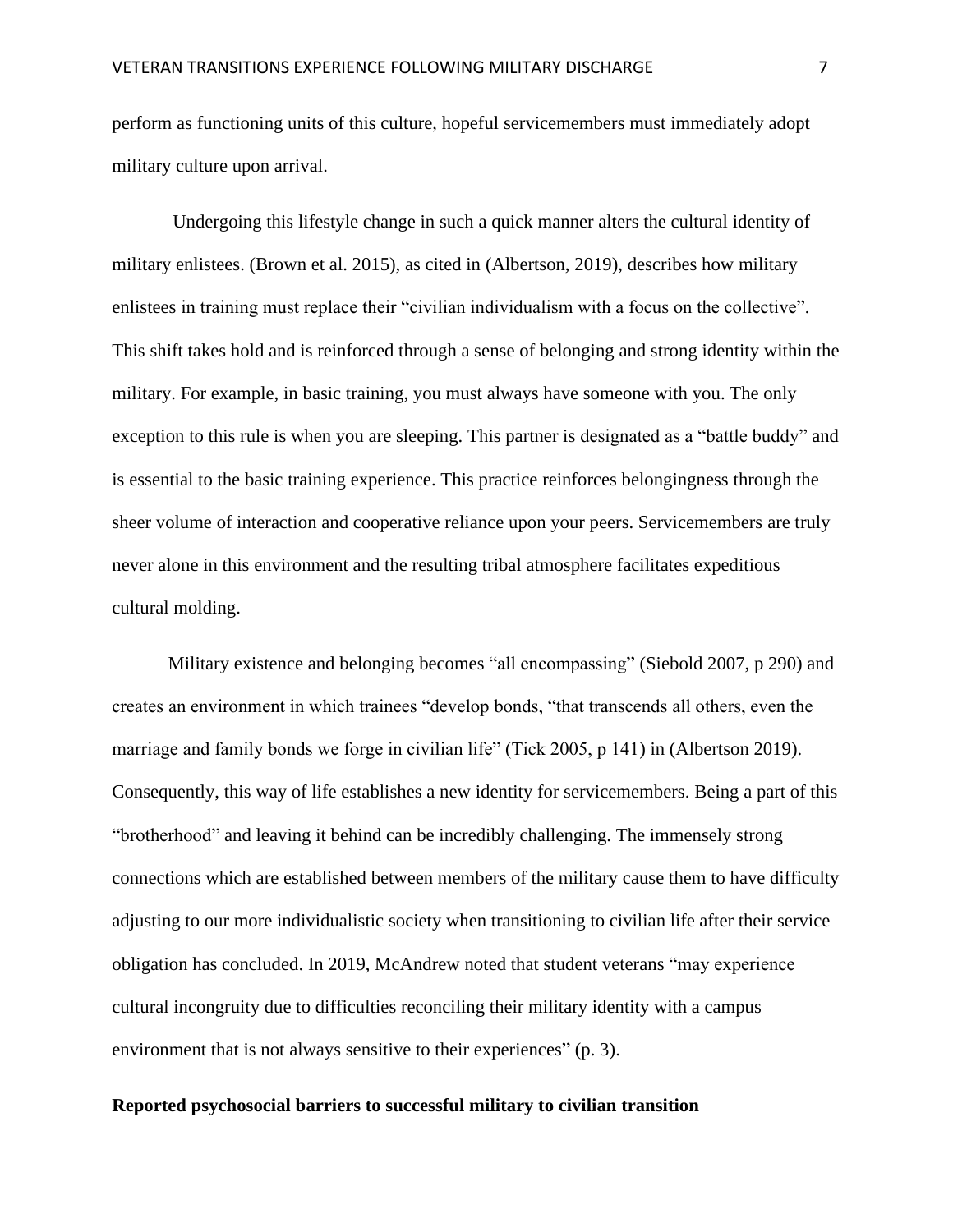The literature consistently reveals that when servicemembers return to civilian life, they encounter many barriers that prevent successful re-integration. One such barrier is a lack of a sense of community and cultural belonging. In (Rogers et al., 2017), Veterans who feel as though they are a burden to others and who experience thwarted belongingness are more prone to suicide than those who do not. Thwarted belongingness is credited as a factor that contributes to increased suicidal ideation risk (Short et al., 2019). Furthermore, research by Mcandrew et al. 2019, found that lack of belonging reported by student veterans on college campuses accounted for 46% of their negative adjustment to college. The literature consistently shows that servicemembers come home to find that they are unable to form meaningful relationships with those around them. This inability to effectively connect leads to feelings of isolation and despair. Words from a Marine that describes their difficulty coping with everyday life stateside, "I'd rather die in Iraq than fake it (normalcy) over here.". (Demers 2011 p. 12).

In addition to thwarted belongingness, anomie is consistently reported by veterans upon coming home. One veteran in Albertson (2019), "describes it as the following: "My identity! Like it was like [an] frigging, egg timer thing, the sand like that was my soul and my identity and it was just running out and just running out..." (p. 10). In Mitchell (2020)'s survey of veterans returning home from deployment, "Sixty-seven (27%) participants reported feeling a loss of meaning or purpose". These veterans struggled with establishing purpose and complained of identity disruption. Elaborating on this phenomenon, another veteran in the same study describes their experience in civilian life as not being able to measure up to their days in the military. "There is nothing in civilian life that will ever be as fulfilling or important as what I did in the military. I have never felt as proud or as special and I will never feel that way again" (Mitchell et al., 2020) (p. 8).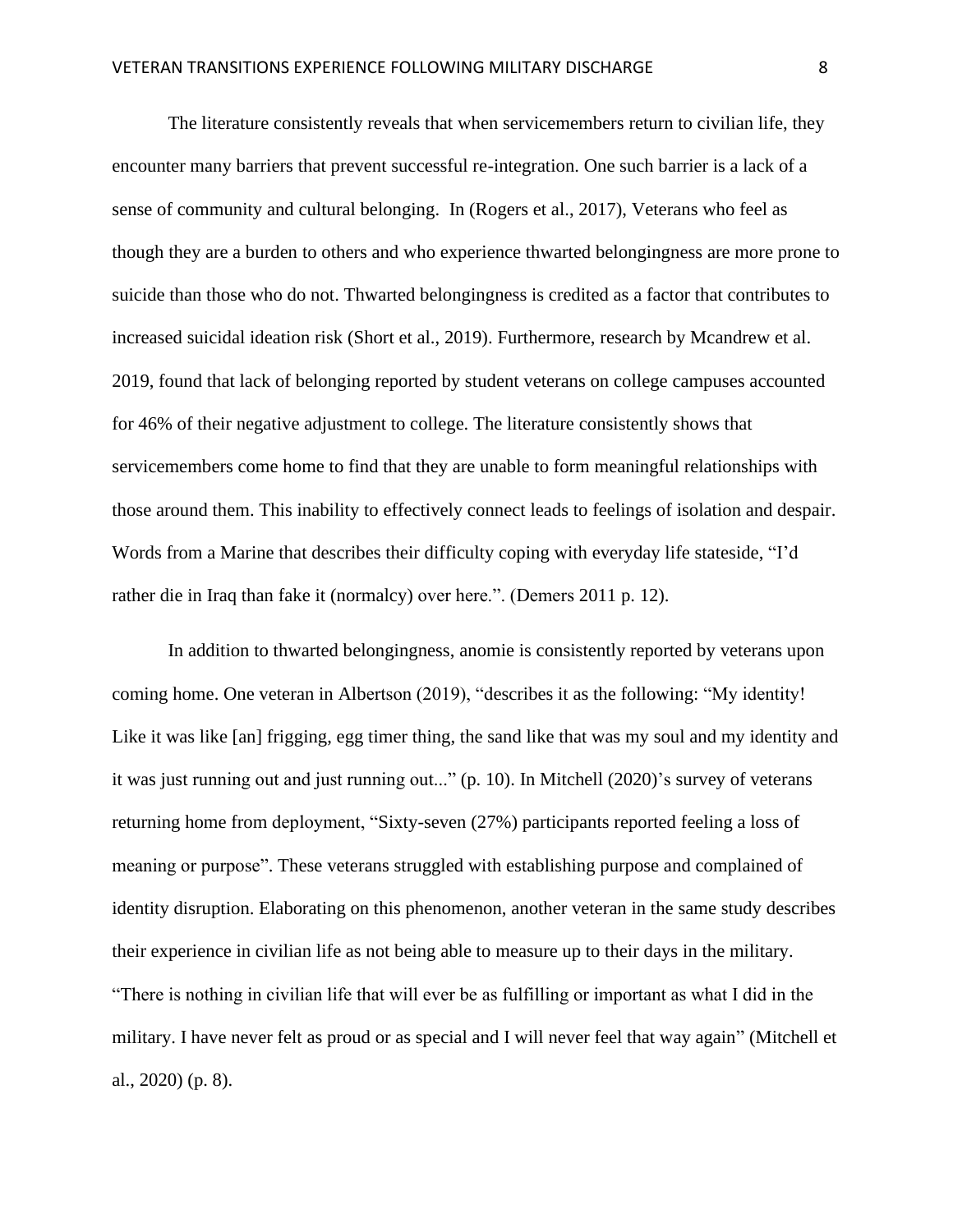### **The importance of successful military to civilian transition**

While investigating barriers to successful military-to-civilian transition, appropriate exploration of the literature concerning successful transition and examining the importance of achieving a successful transition is essential to review. Unsatisfactory transition experiences for veterans are numerous, especially following deployments to combat zones. For example, Rose (2019) shows through his research, "of the over 40,000 Canadian service-personnel returned from the war in Afghanistan, more than one third believe they did not make a successful transition."

In another literature review, Canadian veterans described their personal wishes for a successful transition. The most frequently reported goals were finding satisfying work (reported by 26.8% of respondents), stable mental health (20.0%) familial health (18.9%), and relationship with spouse (16.8%), (Rose et al., 2015). This literature review has well-defined data noting that belongingness and purpose are the most reported goals for successful transition for this population.

As discussed in the previous theme, thwarted belongingness and anomie have significant correlations with increased suicidality. This is evident in the disproportionate rates of suicide in United States veterans. According to the Department of Veterans Affairs, 2019, an average of 17.2 veterans committed suicide per day (VA Mental Health Services - Veterans Affairs 2019). The suicide rate for non-veteran U.S. adults in 2019 was 16.9 per 100,000. The suicide rate for veterans is 31.6 per 100,000. (VA Mental Health Services - Veterans Affairs, 2019). Between the years 2005 and 2013, the Department of Veterans Affairs reported an increase of 63 percent +in veterans' administration healthcare participants.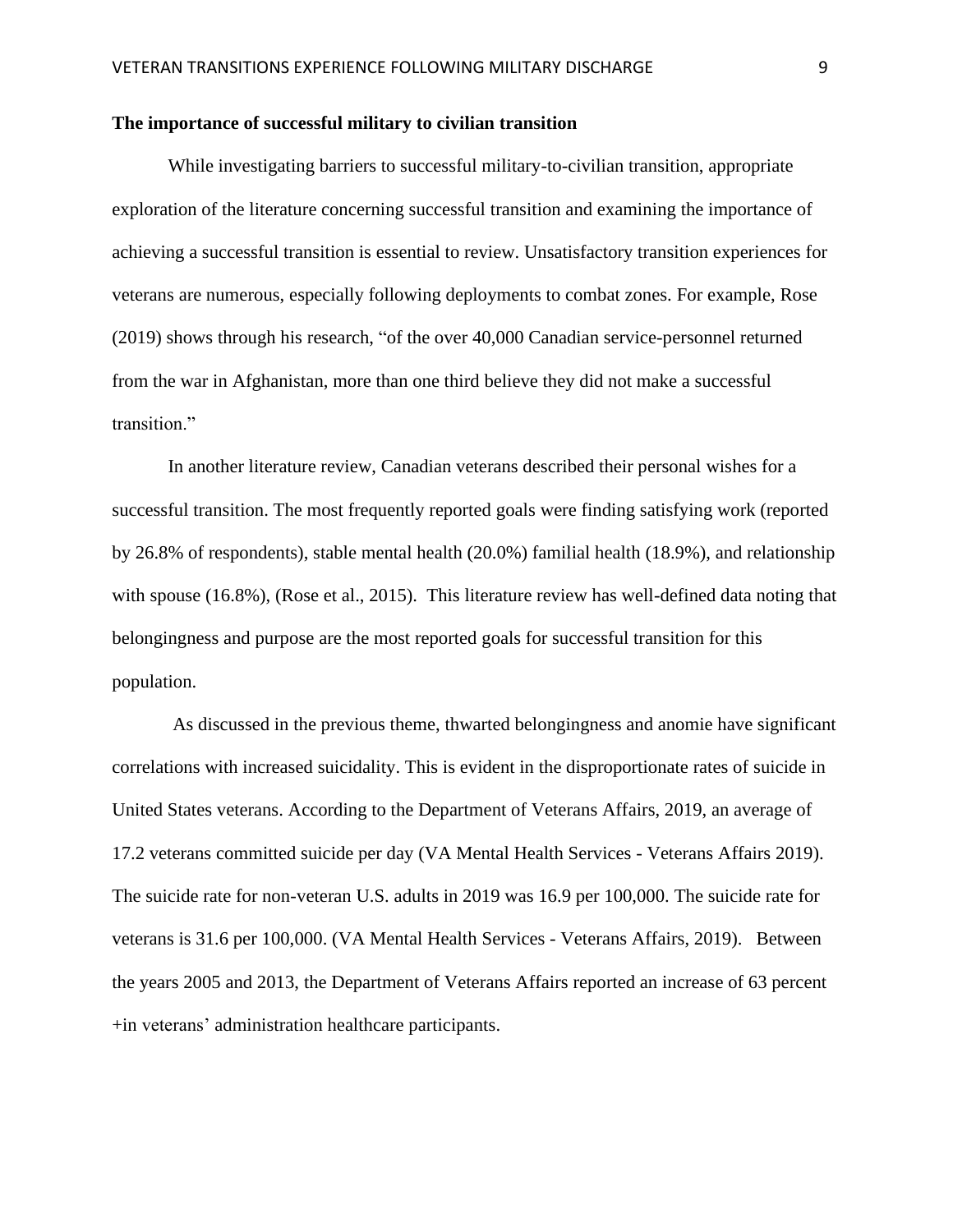According to the findings of Fisher et al. (2015), "belonging is directly related to depression and hopelessness while indirectly related to suicidal ideation." According to the National Council for Mental Wellbeing, 2021, 30 percent of active duty and reserve military personnel deployed in Iraq and Afghanistan have a mental health condition that required treatment. The very public spread of this information has increased awareness of Veteran's mental health disparities and highlights the importance of treatment resources and protective factor reinforcement. This data is relevant to this literature review since satisfactory and fulfilling return to civilian society in the form of belonging in civilian transition has been researched as a protective factor for suicide and mental health disorder exacerbation. (Short et al., 2019)

# **Discussion**

The results of this literature review indicate that there are assorted complex interpersonal challenges faced when servicemembers return to the civilian sector. Many publications examine these individual barriers, their origins, and the impact on veterans. Improving the outcomes of veteran re-integration has been an item of frequent contemporary discussion and through further research and quality improvement, realistic interventions can be identified and implemented.

The first theme that warrants discussion is the following: psychosocial barriers to military-to-civilian transition. There are plentiful examples of qualitative research studies that examined data collected from numerous veterans and servicemembers. This segment of published literature is vast and was the most productive when research was conducted. Often, veterans participating in research reported the following after their return to the civilian sector: feeling a lack of belongingness (Rogers et al. 2017), anomie (Albertson et. al 2019), and a loss of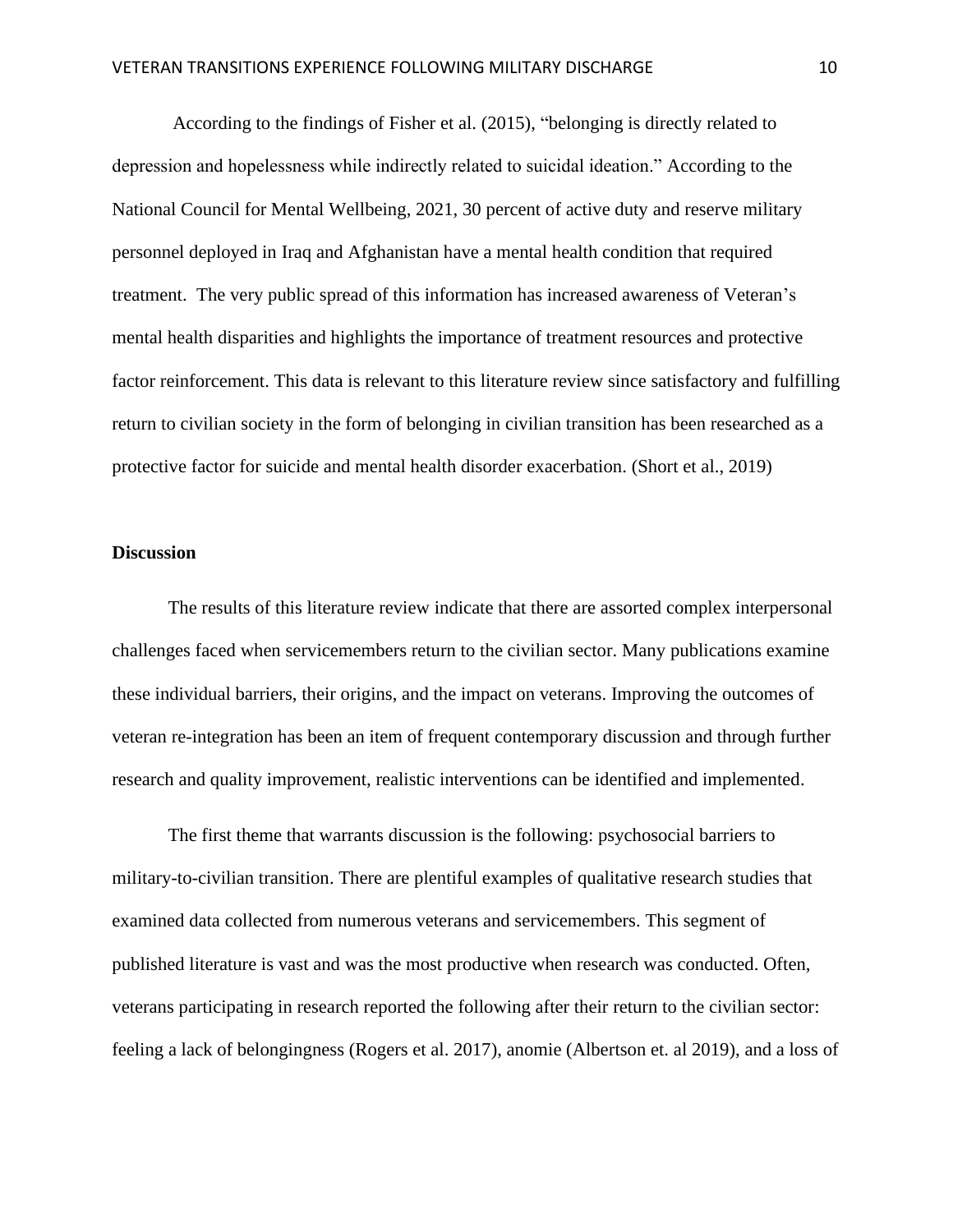meaning or purpose. These veterans returned home to a world they did not feel that they could successfully operate within.

The feelings that these veterans encounter upon returning home warranted further investigation, why is it that coming home awakens feelings of anomie, thwarted belongingness, and purposelessness? Other studies examined this and found that inconsistencies between cultures had some involvement in the manifestation of these experiences. Cultural shifting begins when individuals enlist in the military and leave their homes to become service members. When enlistees embark upon their service journey, a large aspect of their experience in the beginning involves cultural molding. Enlistees are expected to leave the identity established at home to forge a new identity in the flames of basic training. This rapid cultural conformation alters enlistees' behavioral norms and customs. (Brown as noted in Albertson, 2019 describes this process: military enlistees in training must replace their "civilian individualism with a focus on the collective." Once you adopt this culture, it becomes "all encompassing." (Brown et al, 2015) (p. 9) This adoption is expected to occur rapidly and completed by the end of basic training. The longest basic training period is 12 weeks. So, at most, veterans will have 12 weeks to completely adopt the culture of the military and conform effectively enough to serve as a functioning unit.

During those months of training, which vary by service, enlistees "develop bonds, "that transcends all others" (Tick 2005 p 141) in (Albertson 2019, p 9). Enlistees are together on this journey and are united with a common goal. This consistent bonding and familial structure only increases in intensity as service members progress through their careers. This leads to extreme difficulty when returning home to a societal/cultural structure that is much more individualized and far less connected. In (McAndrew 2019), "student veterans may experience cultural incongruity due to difficulties reconciling their military identity with a campus environment."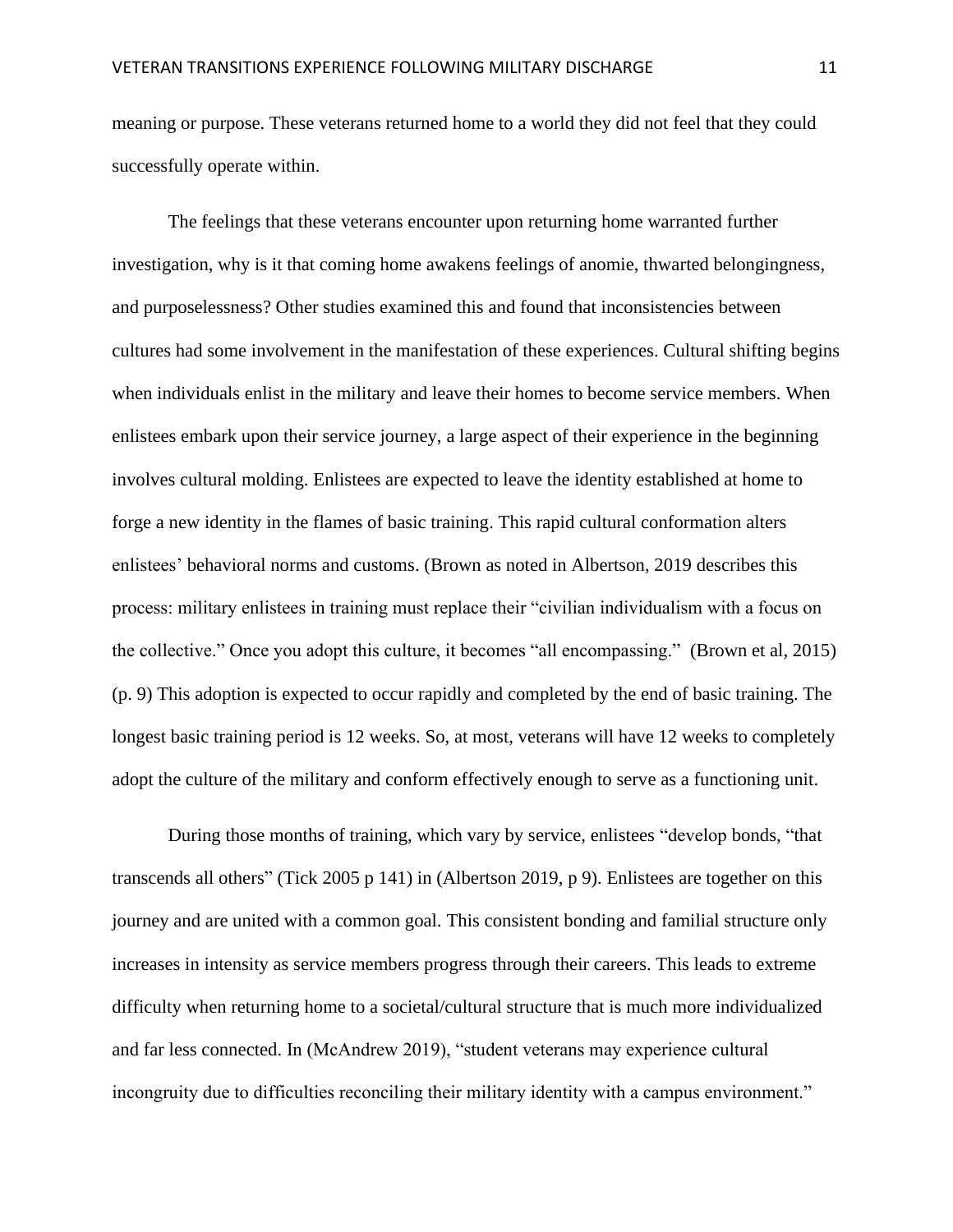This process of soldiers coming home to unforeseen adjustment is described as "reverse culture shock" (Westwood et al. 2002 pp. 1-2) This is where the origin of the symptoms of veteran cultural incongruity is displayed.

While a careful analysis of the factors that cause veteran difficulties in transitioning is important, it is equally imperative that we discuss the significance of their effects on the longterm health of veterans. Veteran transition associated psychosocial barriers discussed in this review have been shown to increase suicidality. Suicide rates for veterans in the United States are nearly double their non-veteran peers. (VA Mental Health Services – Veterans Affairs, 2019) Inversely, those veterans who had a secure sense of belonging were less likely to report depression or suicidal thoughts. (Fisher et al. 2015) In another study, veterans who reported satisfaction with their civilian transition were found to be at less risk for mental health disorder exacerbation and suicide (Short et al. 2019). Given that those veterans who are satisfied with their transitions to civilian life have better health outcomes, it is essential that we ensure appropriate resources are allocated to transitional support programs within the military. We Further exploration should address investigation of proactive veteran support programs following separation from military service to facilitate more effective transitions where belonging, community, and identity/purpose are established.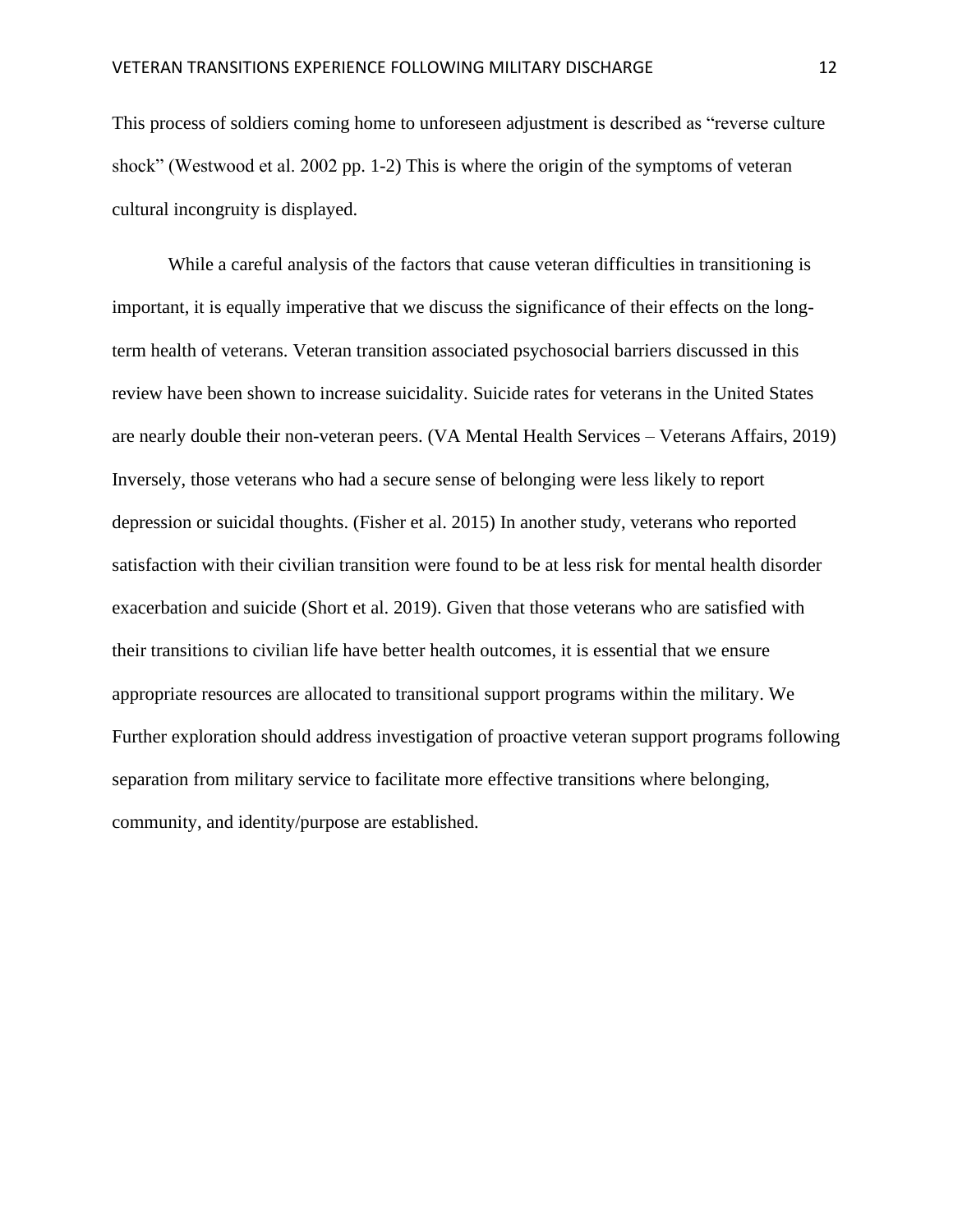### References

- *2021 National Veteran Suicide Prevention Annual Report*. mentalhhealth.va.gov. (2021). Retrieved December 2, 2021, from https://www.mentalhealth.va.gov/docs/datasheets/2021/2021-National-Veteran-Suicide-Prevention-Annual-Report-FINAL-9-8- 21.pdf.
- Albertson, K. (2019). Relational legacies impacting on veteran transition from military to civilian life: Trajectories of acquisition, loss, and reformulation of a sense of belonging. *Illness, Crisis & Loss*, *27*(4), 255–273. https://doi.org/10.1177/1054137319834773
- Collins, J. J. (1998). The complex context of American Military Culture: A practitioner's view. *The Washington Quarterly*, *21*(4), 213–228. https://doi.org/10.1080/01636609809550359
- Compton, S. E., Houtsma, C., Boffa, J. W., Parkin, S. L., Carroll, M., Constans, J. I., Franklin, C. L., & Raines, A. M. (2021). Suicide risk among rural veterans: Application of the interpersonal theory of suicide. *Journal of Rural Mental Health*, *45*(4), 281–287. https://doi.org/10.1037/rmh0000189
- Demers, A. (2011). When veterans return: The role of community in Reintegration. *Journal of Loss and Trauma*, *16*(2), 160–179. https://doi.org/10.1080/15325024.2010.519281
- Dosono, B., Rashidi, Y., Akter, T., Semaan, B., & Kapadia, A. (2017). Challenges in transitioning from civil to military culture. *Proceedings of the ACM on Human-Computer Interaction*, *1*(CSCW), 1–23. https://doi.org/10.1145/3134676
- Fisher, L. B., Overholser, J. C., Ridley, J., Braden, A., & Rosoff, C. (2015). From the outside looking in: Sense of belonging, depression, and suicide risk. *Psychiatry*, *78*(1), 29–41. https://doi.org/10.1080/00332747.2015.1015867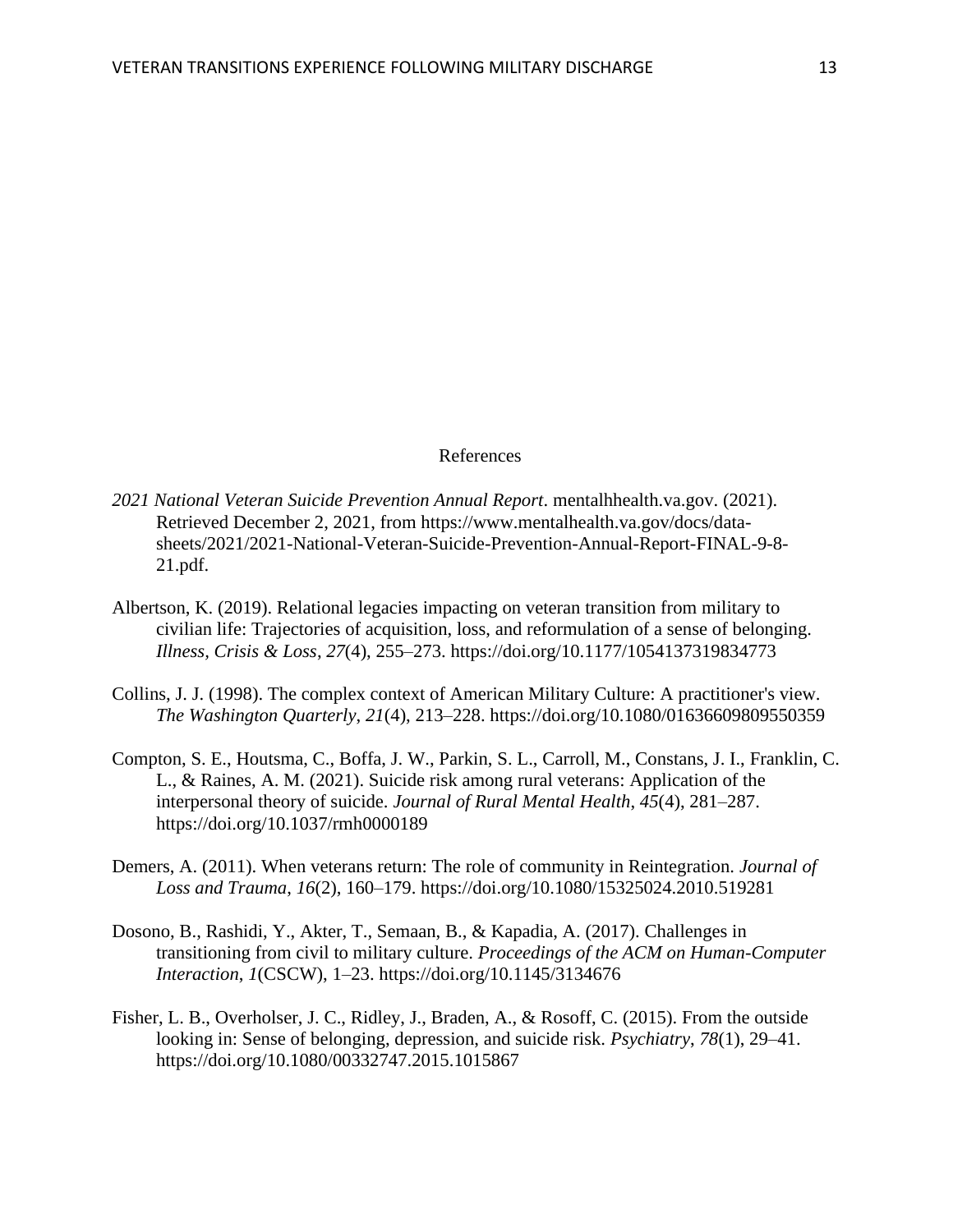- Grace, B., Richardson, N., & Carroll, P. (2016). ". . . if you're not part of the institution you fall by the wayside": Service providers' perspectives on moving young men from disconnection and isolation to connection and belonging. *American Journal of Men's Health*, *12*(2), 252–264. https://doi.org/10.1177/1557988316634088
- Kinney, A. R., Schmid, A. A., Henry, K. L., Douglas Coatsworth, J., & Eakman, A. M. (2019). Combat exposure undermines student veterans' achievement of a meaningful life through its association with health-related symptoms: A longitudinal study. *Journal of American College Health*, *69*(2), 142–150. https://doi.org/10.1080/07448481.2019.1656637
- McAndrew, L. M., Slotkin, S., Kimber, J., Maestro, K., Phillips, L. A., Martin, J. L., Credé, M., & Eklund, A. (2019). Cultural incongruity predicts adjustment to college for student veterans. *Journal of Counseling Psychology*, *66*(6), 678–689. https://doi.org/10.1037/cou0000363
- Mitchell, L. L., Frazier, P. A., & Sayer, N. A. (2020). Identity disruption and its association with mental health among veterans with reintegration difficulty. *Developmental Psychology, 56(11), 2152–2166. https://doi.org/10.1037/dev0001106*
- O'Connor, S. S., Carney, E., Jennings, K. W., Johnson, L. L., Gutierrez, P. M., & Jobes, D. A. (2016). Relative impact of risk factors, thwarted belongingness, and perceived burdensomeness on suicidal ideation in veteran service members. *Journal of Clinical Psychology*, *73*(10), 1360–1369. https://doi.org/10.1002/jclp.22426
- Pietrzak, R. H., Johnson, D. C., Goldstein, M. B., Malley, J. C., & Southwick, S. M. (2009). Psychological resilience and postdeployment social support protect against traumatic stress and depressive symptoms in soldiers returning from Operations Enduring Freedom and iraqi freedom. *Depression and Anxiety*, *26*(8), 745–751. https://doi.org/10.1002/da.20558
- Rogers, M. L., Kelliher-Rabon, J., Hagan, C. R., Hirsch, J. K., & Joiner, T. E. (2017). Negative emotions in veterans relate to suicide risk through feelings of perceived burdensomeness and thwarted belongingness. *Journal of Affective Disorders*, *208*, 15–21. https://doi.org/10.1016/j.jad.2016.09.038
- Rose, S. (2015). *Applying Durkheim's theory of suicide: A study of altruism and anomie among Canadian veterans of Afghanistan* (thesis). Queen's University, Kingston.
- Short, N. A., Stentz, L., Raines, A. M., Boffa, J. W., & Schmidt, N. B. (2019). Intervening on thwarted belongingness and perceived burdensomeness to reduce suicidality among veterans: Subanalyses from a randomized controlled trial. *Behavior Therapy*, *50*(5), 886– 897. https://doi.org/10.1016/j.beth.2019.01.004
- Thomas, V. J., & Bowie, S. L. (2016). Sense of community: Is it a protective factor for military veterans? *Journal of Social Service Research*, *42*(3), 313–331. https://doi.org/10.1080/01488376.2015.1109575